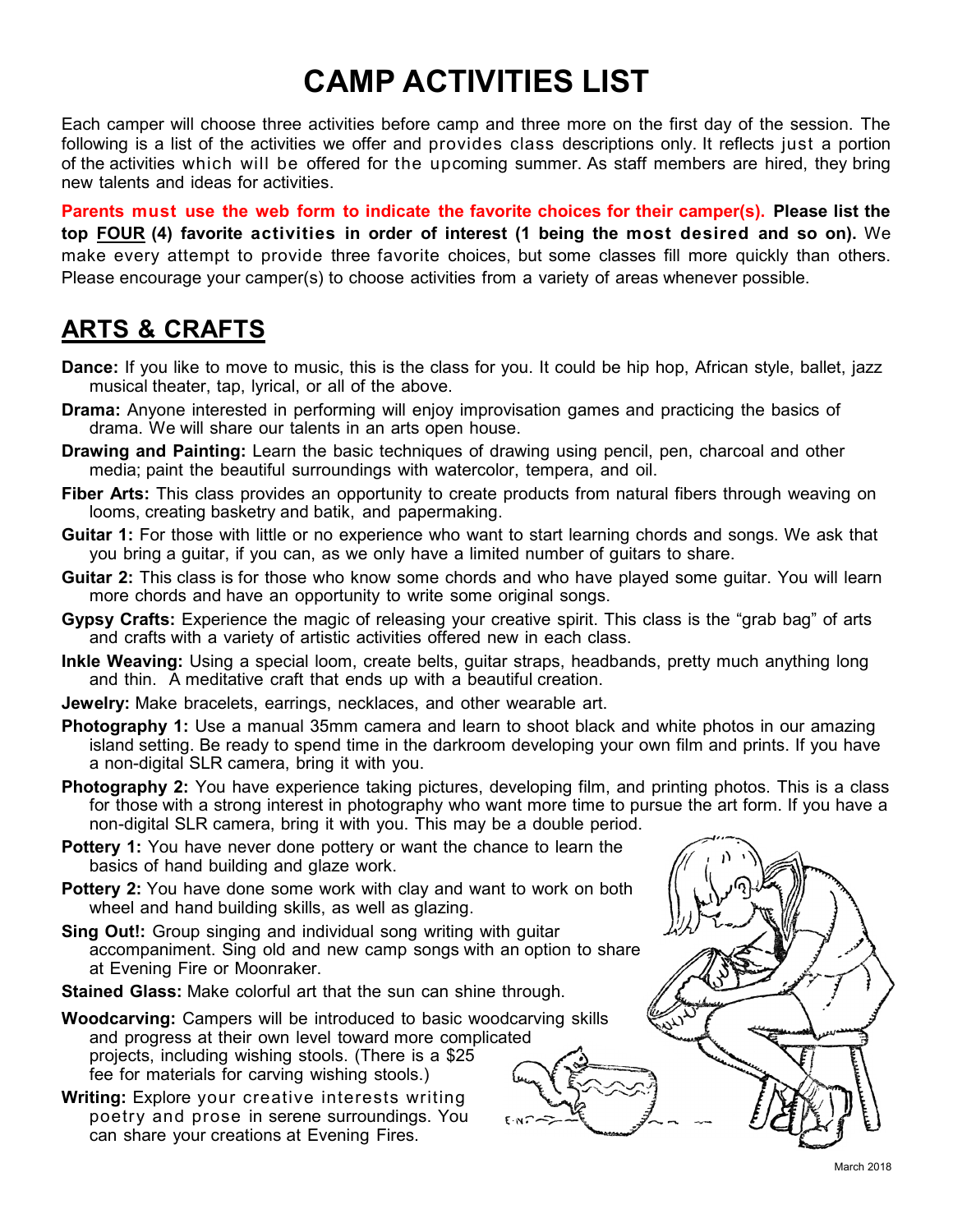## **GARDEN**

**Dig It, Gardening Basics:** Be ready to get dirty and have a great time doing it. This class is for the "budding" gardener who wants to dig, plant, and design beds. Help create new landscapes around camp.



**Garden Crafts:** This is the "grab bag" of garden classes and includes a variety of activities including "what's growing in the garden," making lip balm & soap, cooking home fries, and more.

## **HORSEBACK RIDING**

**Cart Driving:** This is one of camp's oldest traditions. You won't just be riding along with your instructor- you'll learn to drive the carts yourself, take trips and tackle the pasture obstacles with confidence. No Horse Experience Needed. Due to the smallness of this class, you may only sign up for this class ONE time during your camper years. This one-period class is only open to Intermediate and Seniors campers.



**English 2:** Riders should have a good sense of control of the horse, grooming skills and horse maintenance. Walk to trot, halting, turning and posting-the trot will be explored more in the arena and on trails. (Note: There is no English 1 class – beginning riders should take Horseback 1.)

- **English 3:** Having succeeded in English 2, riders should be able to execute ALL the transitions and ride confidently. An awareness of the correct positions including posting on the correct diagonal, cantering on the correct lead and a strong "2-point."
- **Horseback 1:** NO EXPERIENCE NECESSARY! You will learn the basics of good horsemanship, grooming and maintenance skills, and horseback riding (balance, correct body and hand placement) in the arena and on the trails, helping you become a safe and confident rider. Specialization into Western and English will be available as you advance in skill.
- **Trail Riding 2:** Explore our miles of trails! Riders in this class should be confident in mounting, dismounting, and walking, and have begun learning a rising trot. (Note: There is no Trail Riding 1 class – beginning riders should take Horseback 1.)
- **Trail Riding 3:** Aimed at Campers who have substantial riding experience. Campers should have completed English, Western, or Trail Riding 2, or be confident at the trot and canter and in 2-point.
- **Western 2:** Riders should have a good sense of control of the horse, horse maintenance, and grooming skills. Walk to jog, halting, turning using good body and hand position will be explored more in the arena and on trails. (Note: There is no Western 1 class – beginning riders should take Horseback 1.)
- **Western 3:** Having succeeded in Western 2, riders should be able to execute transitions and ride confidently with good body and hand position at the walk, jog and lope.

## **LANDSPORTS**

- **Archery:** Learn about bows and arrows, how to shoot or improve your shot while enjoying our wooded archery range. Try to make the "tens club!"
- **Basketball:** Have fun on the basketball court, practicing drills to improve skills and playing games.
- **Conditioning 1:** If you are in shape and want to stay that way, or just get in shape, this is the class for you. You will learn how to stretch, build strength and improve endurance.



- **Conditioning 2**: If you are in shape and are looking for a more challenging, high intensity workout, this is the class for you. This is for campers who are serious about conditioning and will come to each class to work.
- **Disc Golf:** Challenge yourself on our camp-wide 18-hole course and improve your score over the session.
- **Lacrosse:** If you have never played before, this class will both teach you how to play and, for those who know the game, help you to improve your lacrosse skills.
- **Outdoor Adventure:** Are you looking for an adventure? Take the opportunity to explore deep into the camp wilderness, play fun games, and experience adventure to the fullest.